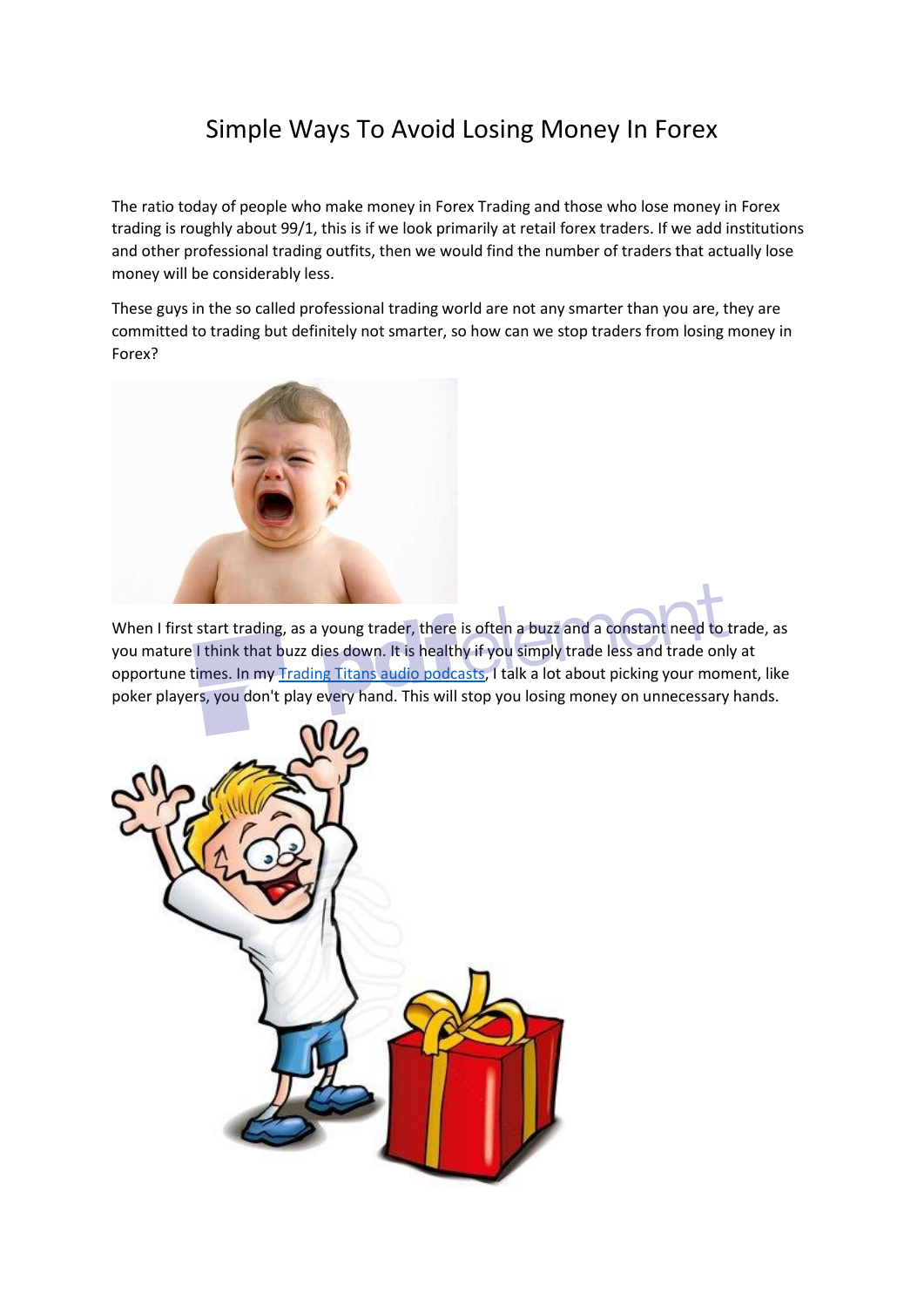Trading multiple assets. Often you will see traders have 10 assets all live. The currency market is one of the largest correlated market places because of the pair system. This means that a trader buying EURUSD now has exposure to EURCAD, EURAUD, etc. If a trader were to say take a long and short or simply a short on all he has triple exposure and thus will lose 3x what he normally would have lost or end up in a hedge that will cost him in broker cost and spreads.



Please, Please... Get some professional training. This reminds of those people who by firearms and then blow their nuts messing about. There are many sceptics out there but to cut a long journey short focus on **[market profile](https://docs.wixstatic.com/ugd/bfedf4_560fbb700a244af6a2d5ff12f7e3be31.pdf)**, too many people are still losing tons of money trading some crazy ideas, this is serious business so don't get caught up in the hype. I run a **Transformation Program** for beginners and both institutional traders who may be moving across from other areas into prop trading. Trust this piece information has saved you thousands already.

This is not so obvious but deposit and trade in US Dollars. Brokers can exchange rate arbitrage you so I would stick largely to Dollar pairs. This, most people find out the hard way. Not saying you can't trade other currencies but note that you will pay a cost for doing so.

To conclude the above ideas are some of the simplest ways to avoid losing money in Forex. There are ways we can adjust risk parameters and other processes to reduce risk further, you cannot eliminate risk but you need to reduce risk to a negligible position.

If you want more information on me, then go to [www.marketprofile.org,](http://www.marketprofile.org/?source=art) I have worked with thousands of traders globally and continue to help traders make real progress. You can see my